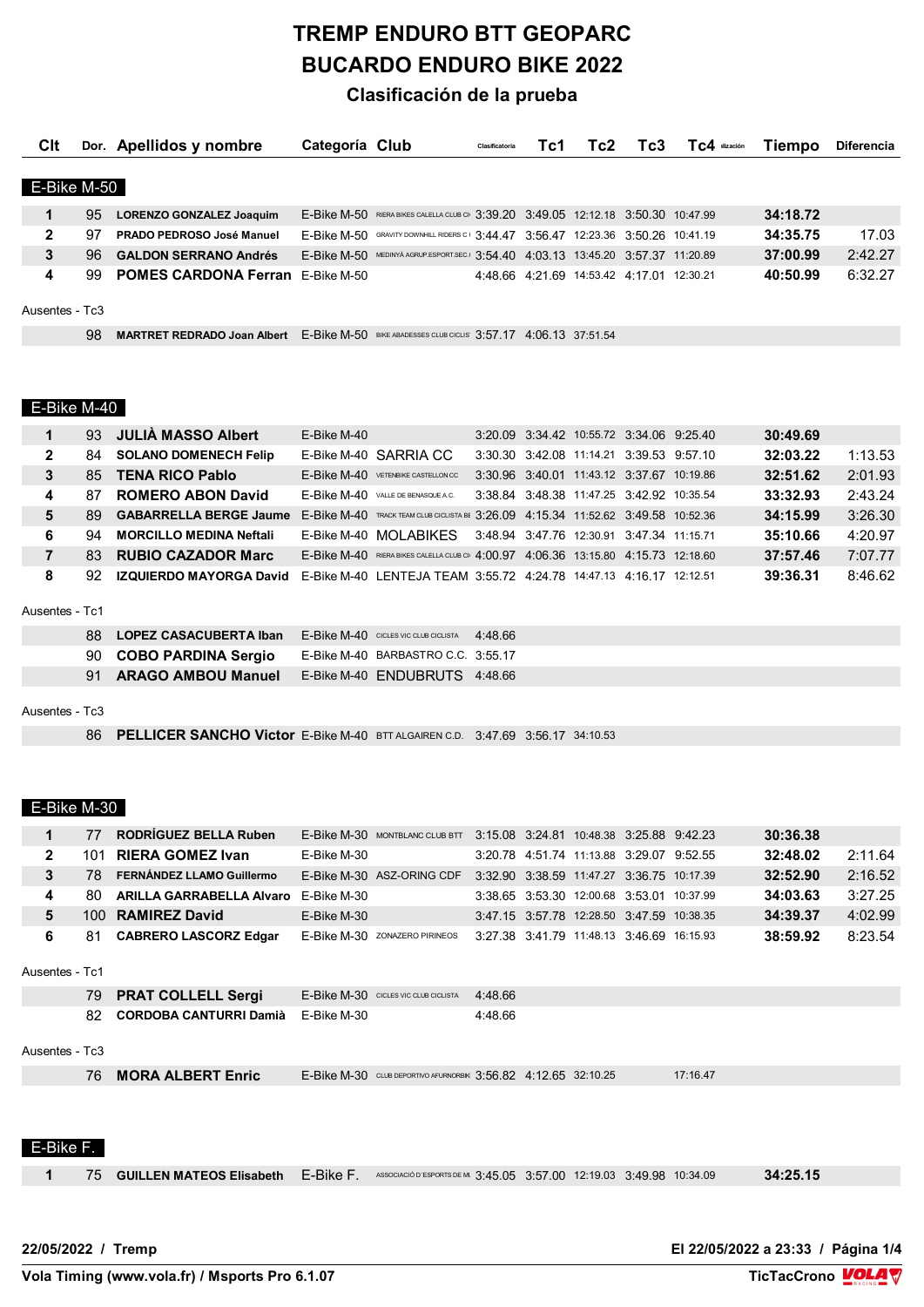#### **TREMP ENDURO BTT GEOPARC BUCARDO ENDURO BIKE 2022 Clasificación de la prueba**

| <b>C</b> lt    |     | Dor. Apellidos y nombre            | Categoría Club |                                                                        | Clasificatoria | Tc1 | Tc2 | Tc3 | TC4 ilización                                     | Tiempo   | <b>Diferencia</b> |
|----------------|-----|------------------------------------|----------------|------------------------------------------------------------------------|----------------|-----|-----|-----|---------------------------------------------------|----------|-------------------|
|                |     |                                    |                |                                                                        |                |     |     |     |                                                   |          |                   |
| Máster 50      |     |                                    |                |                                                                        |                |     |     |     |                                                   |          |                   |
| 1              | 59  | <b>BARCONS GONZALEZ Carles</b>     | Máster 50      | MARESME TROPICAL BIKE CLUE 3:17.53 3:25.22 10:49.80 3:22.71 9:33.96    |                |     |     |     |                                                   | 30:29.22 |                   |
| $\mathbf{2}$   | 65. | <b>BELIO BERTOMEU David</b>        | Máster 50      | FURORE CYCLING CLUB 3:30.41 3:37.07 11:47.76 3:35.33 10:23.21          |                |     |     |     |                                                   | 32:53.78 | 2:24.56           |
| 3              | 60. | PERMANE SABATES Josep              | Máster 50      | SACALM-EXPRES CLUB CICLIST 3:27.21 3:42.50 12:14.46 3:43.39 10:51.95   |                |     |     |     |                                                   | 33:59.51 | 3:30.29           |
| 4              | 66. | <b>QUINTANA WULF Ramon</b>         | Máster 50      | DONDA BIKES CLUB 3:42.62 3:56.34 13:26.85 4:00.70 11:36.38             |                |     |     |     |                                                   | 36:42.89 | 6:13.67           |
| 5              | 61  | <b>FILBA DEVESA Carlos</b>         | Máster 50      | ROCABIKES CLUB ESPORTIU                                                |                |     |     |     | 3:53.46 4:06.22 13:28.85 3:59.20 12:33.20 1:00.00 | 38:00.93 | 7:31.71           |
| 6              | 64  | <b>MARIN PARDO Oscar</b>           | Máster 50      | FES BICI IGUALADA CLUB CICLI 4:02.58 4:02.56 13:50.69 4:02.65 12:13.38 |                |     |     |     |                                                   | 38:11.86 | 7:42.64           |
| 7              | 63  | <b>ALDANA ESTEBAN Miguel Angel</b> | Máster 50      | BTTZARAGOZA C.C. 4:25.88 4:44.93 19:21.53 5:08.83 24:19.40 3:00.00     |                |     |     |     |                                                   | 58:00.57 | 27:31.35          |
|                |     |                                    |                |                                                                        |                |     |     |     |                                                   |          |                   |
| Ausentes - Tc1 |     |                                    |                |                                                                        |                |     |     |     |                                                   |          |                   |

**VALVERDE GARCIA Juan** Máster 50 CALDERONABIKE SAGUNTO CC 4:48.66

## Máster 40

| 1              | 54  | <b>LEHMKUHL Axel</b>                       | Máster 40 | LO PODALL                                                              |         | 3:23.46 3:38.17 11:24.48 3:35.82 10:11.46 |  | 32:13.39 |          |
|----------------|-----|--------------------------------------------|-----------|------------------------------------------------------------------------|---------|-------------------------------------------|--|----------|----------|
| $\mathbf{2}$   | 42  | <b>CALDAS REINA Josep Ma</b>               | Máster 40 | MONTCADA CLUB CICLISTA                                                 |         | 3:24.22 3:30.83 11:36.05 3:33.08 10:09.40 |  | 32:13.58 | 0.19     |
| 3              | 48  | <b>GARCIA GARRIDO Juan Ignacio</b>         | Máster 40 | MONPEDAL CASTELLON CC                                                  |         | 3:20.45 3:30.43 11:34.17 3:47.08 10:27.52 |  | 32:39.65 | 26.26    |
| 4              | 46  | <b>ORTEGA CARRASCO Jonathan</b>            | Máster 40 | VALL D'UXO UC                                                          |         | 3:29.00 3:39.85 11:48.50 3:43.48 10:30.99 |  | 33:11.82 | 58.43    |
| 5              |     | 44 SANCHEZ COLL Arnau                      | Máster 40 | MEDINYÀ AGRUP.ESPORT.SEC. 3:33.90 3:40.91 12:15.05 3:40.06 10:44.62    |         |                                           |  | 33:54.54 | 1:41.15  |
| 6              | 43. | <b>URIBE PINTADO Daniel</b>                | Máster 40 | ST. ANDREU BARCA MOTO CLUE 3:33.80 3:41.00 12:11.03 3:40.41 10:48.98   |         |                                           |  | 33:55.22 | 1:41.83  |
| $\overline{7}$ | 50  | <b>PRAT ROCA Joan</b>                      | Máster 40 | FES BICI IGUALADA CLUB CICLI 3:28.37 3:37.89 12:24.69 3:44.52 10:46.74 |         |                                           |  | 34:02.21 | 1:48.82  |
| 8              | 49  | <b>REGANO ESTAUN Javier</b>                | Máster 40 | OSCENSE C.C. 3:34.97 3:49.43 12:41.49 3:50.54 10:58.99                 |         |                                           |  | 34:55.42 | 2:42.03  |
| 9              | 51  | <b>CASTELLANO LOZANO David</b>             | Máster 40 | VIBIKE C.D.C. 3:51.93 3:50.15 12:39.90 4:00.05 11:58.72                |         |                                           |  | 36:20.75 | 4:07.36  |
| 10             | 56  | <b>ARRILLAGA JAUREGUI Xabier Máster 40</b> |           |                                                                        |         | 3:39.66 3:43.63 12:53.81 4:03.22 12:31.13 |  | 36:51.45 | 4:38.06  |
| 11             | 57  | <b>BACARDIT CANYELLES Jordi</b> Máster 40  |           | DRINK TEAM                                                             |         | 3:48.23 4:01.83 13:56.42 3:58.62 12:58.83 |  | 38:43.93 | 6:30.54  |
| 12             | 52  | <b>FACI TITOS Raul</b>                     | Máster 40 | CLUB CICLISTA CALANDA                                                  |         | 3:54.80 4:16.09 13:58.08 4:18.44 13:07.94 |  | 39:35.35 | 7:21.96  |
| 13             | 55  | <b>SYLVAIN Estaun</b>                      | Máster 40 | MOUNTAIN BIKE LES ANGLES                                               |         | 4.03.59 4.14.11 14:52.23 4:10.42 13:13.61 |  | 40:33.96 | 8:20.57  |
| 14             | 47  | <b>FRANCO ARROYO Carlos</b> Máster 40      |           | ASZ O RING                                                             |         | 4:48.65 4:56.49 18:41.45 4:48.94 16:41.76 |  | 49:57.29 | 17:43.90 |
| Ausentes - Tc1 |     |                                            |           |                                                                        |         |                                           |  |          |          |
|                | 45  | <b>RUIZ GOMEZ Antonio Jesus</b>            | Máster 40 | <b>FANATIK VIC CLUB</b>                                                | 4:48.66 |                                           |  |          |          |
|                | 58  | <b>REIXACHS FERRER Pau</b>                 | Máster 40 |                                                                        | 4:48.66 |                                           |  |          |          |

#### Ausentes - Tc3

| 53 ARROYO ALBA Javier |  | Máster 40 ENDUROFREE 4:48.66 4:59.07 17:41.43 |  |  |  | 15:49.17 |
|-----------------------|--|-----------------------------------------------|--|--|--|----------|
|-----------------------|--|-----------------------------------------------|--|--|--|----------|

## Máster 30

|    | 37  | <b>SANZ SERRANO David</b>          | Máster 30 | <b>INDEPENDIENTE</b>                                                 |  | 3:21.76 3:33.72 11:43.65 3:32.70 10:14.56 |  | 32:26.39 |         |
|----|-----|------------------------------------|-----------|----------------------------------------------------------------------|--|-------------------------------------------|--|----------|---------|
| 2  | 39  | <b>BRUCE Willard</b>               | Máster 30 | <b>WILDCOAST BIKES</b>                                               |  | 3:28.44 3:37.29 11:37.25 3:42.47 10:28.94 |  | 32:54.39 | 28.00   |
| 3  |     | 102 BASERBA BERRODAL Adan          | Máster 30 |                                                                      |  | 3:32.29 3:41.38 12:14.04 3:41.69 10:51.00 |  | 34:00.40 | 1:34.01 |
| 4  | 29  | <b>BITRIAN LOPEZ Saul</b>          | Máster 30 | VALLE DE BENASQUE A.C.                                               |  | 3:34.99 3:46.00 12:20.98 3:44.77 10:35.44 |  | 34:02.18 | 1:35.79 |
| 5  |     | 34 BELLIDO CLAVER Loyola           | Máster 30 | VALLE DE BENASQUE A.C.                                               |  | 3:35.08 3:47.28 12:18.78 3:43.56 10:49.70 |  | 34:14.40 | 1:48.01 |
| 6  | 26. | <b>BONO PIQUER César</b>           | Máster 30 | VALL D'UXO UC                                                        |  | 3:33.97 3:45.44 12:31.63 3:49.21 10:50.64 |  | 34:30.89 | 2:04.50 |
| 7  | 33  | YEBENES RIVERO Maximiliano Xavier  | Máster 30 | VILA BIKE CLUB CICLISTA                                              |  | 3:35.18 3:41.91 12:32.61 3:43.89 11:14.14 |  | 34:47.73 | 2:21.34 |
| 8  |     | 35 ROYERE Philippe                 |           | Máster 30 MTB LES ANGLES 3:33.36 3:50.02 12:53.76 3:53.60 11:54.79   |  |                                           |  | 36:05.53 | 3:39.14 |
| 9  |     | 36 ALDAY Benjamin                  |           | Máster 30 MTB LES ANGLES 3:34.16 3:47.58 12:48.87 3:59.78 12:51.12   |  |                                           |  | 37:01.51 | 4:35.12 |
| 10 | 28  | <b>AMADOR MENDIZÁBAL Garikoitz</b> | Máster 30 | HONDARRIBIA TX. ELK.                                                 |  | 3:39.49 3:49.10 14:33.34 4:00.92 11:00.15 |  | 37:03.00 | 4:36.61 |
| 11 | 25  | <b>MARTÍNEZ SENMARTÍ Joan</b>      | Máster 30 | ALT MAESTRAT RODANT PROP [ 3:57.17 3:54.72 13:17.92 3:56.14 12:02.96 |  |                                           |  | 37:08.91 | 4:42.52 |
| 12 | 22. | <b>FERNANDEZ ARANZABAL Gaizka</b>  | Máster 30 | ORKATZETA KIROL KLUBA                                                |  | 4:30.25 4:08.23 13:47.00 4:03.81 12:13.17 |  | 38:42.46 | 6:16.07 |

**22/05/2022 / Tremp El 22/05/2022 a 23:33 / Página 2/4**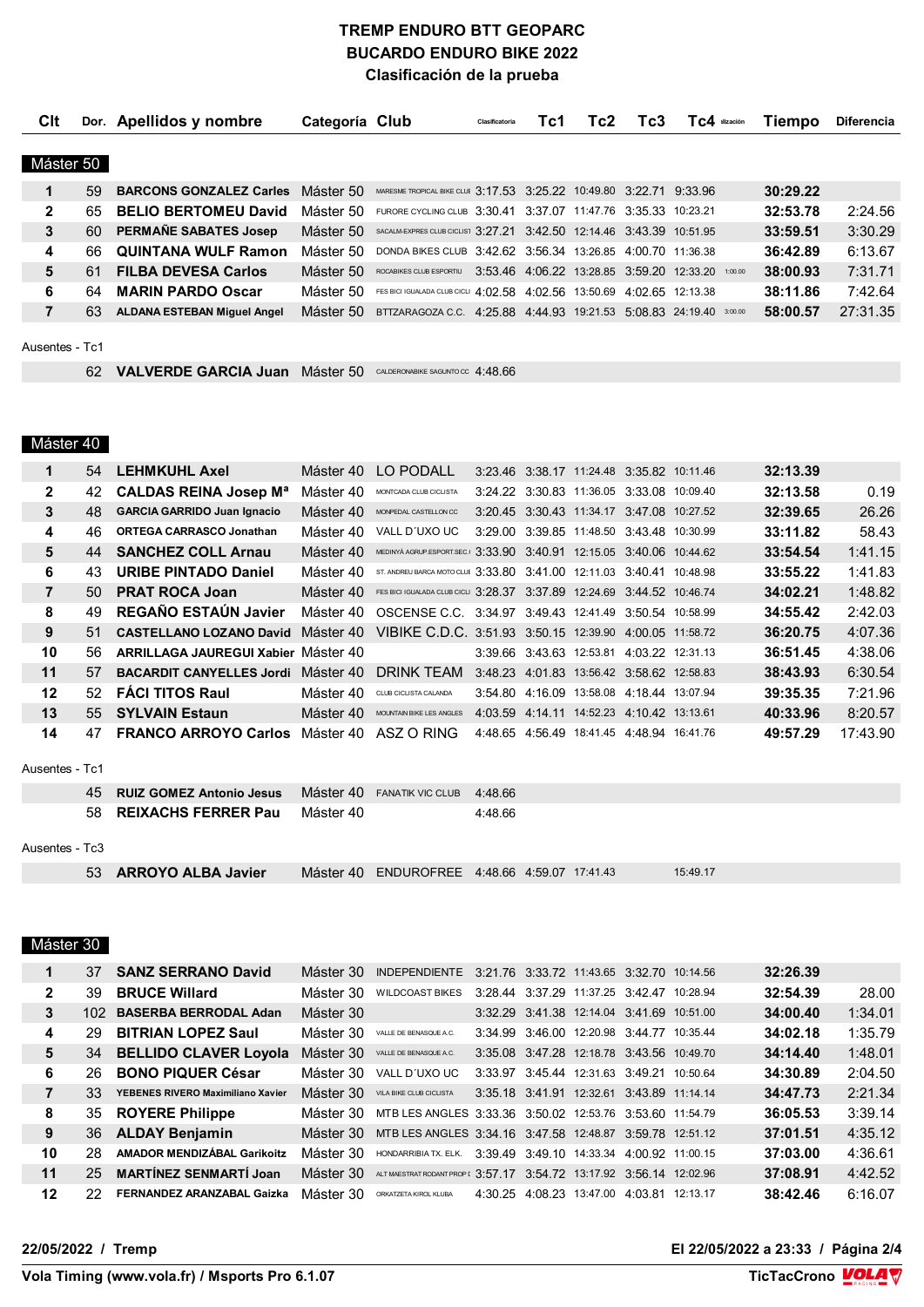### **TREMP ENDURO BTT GEOPARC BUCARDO ENDURO BIKE 2022 Clasificación de la prueba**

| Clt             |    | Dor. Apellidos y nombre         | Categoría Club |                                                                      | Clasificatoria  | Tc1                      | Tc2.                                      | Tc3 | TC4 ilización | <b>Tiempo</b> | <b>Diferencia</b> |
|-----------------|----|---------------------------------|----------------|----------------------------------------------------------------------|-----------------|--------------------------|-------------------------------------------|-----|---------------|---------------|-------------------|
|                 |    |                                 |                |                                                                      |                 |                          |                                           |     |               |               |                   |
| 13              | 27 | <b>RODRIGUEZ VILA Jesús</b>     | Máster 30      | MARESME TROPICAL BIKE CLUE 3:45.54 4:10.63 15:20.33 4:01.96 12:16.89 |                 |                          |                                           |     |               | 39:35.35      | 7:08.96           |
| 14              | 40 | <b>PEREZ SILVESTRE Gustavo</b>  | Máster 30      |                                                                      |                 |                          | 4:06.42 4:21.55 15:14.94 4:19.16 14:17.47 |     |               | 42:19.54      | 9:53.15           |
| 15              | 32 | <b>PAJARES CHIMENO Gontzal</b>  | Máster 30      | LAUMENDI BTT 4:32.00 4:37.95 16:54.39 4:27.90 15:50.55               |                 |                          |                                           |     |               | 46:22.79      | 13:56.40          |
|                 |    |                                 |                |                                                                      |                 |                          |                                           |     |               |               |                   |
| Ausentes - Tc1  |    |                                 |                |                                                                      |                 |                          |                                           |     |               |               |                   |
|                 | 31 | <b>MORENO CORBERA Pablo</b>     | Máster 30      | MARESME TROPICAL BIKE CLUE 4.48 66                                   |                 |                          |                                           |     |               |               |                   |
|                 |    |                                 |                |                                                                      |                 |                          |                                           |     |               |               |                   |
| Ausentes - Tc2  |    |                                 |                |                                                                      |                 |                          |                                           |     |               |               |                   |
|                 | 24 | <b>NAVARRO BIELSA Aitor</b>     | Máster 30      | ZONA ZERO C. BTT                                                     | 3:26.64 4:15.71 |                          |                                           |     |               |               |                   |
|                 |    |                                 |                |                                                                      |                 |                          |                                           |     |               |               |                   |
| Abandonos - Tc2 |    |                                 |                |                                                                      |                 |                          |                                           |     |               |               |                   |
|                 | 23 | <b>GUIMERA PULIDO Albert</b>    | Máster 30      | LA MARCA CLUB CICLISME                                               | 3:18.36 3:43.72 |                          |                                           |     |               |               |                   |
|                 |    |                                 |                |                                                                      |                 |                          |                                           |     |               |               |                   |
| Ausentes - Tc3  |    |                                 |                |                                                                      |                 |                          |                                           |     |               |               |                   |
|                 | 30 | <b>MENDOZA ALAMILLO Toni</b>    | Máster 30      | FES BICI IGUALADA CLUB CICLI 3:33.15 3:47.54 14:05.30                |                 |                          |                                           |     | 11:05.90      |               |                   |
|                 | 41 | <b>MARTINEZ LOPEZ Francisco</b> | Máster 30      |                                                                      |                 | 3:55.05 4:02.36 45:49.94 |                                           |     |               |               |                   |
|                 |    |                                 |                |                                                                      |                 |                          |                                           |     |               |               |                   |
| Ausentes - Tc4  |    |                                 |                |                                                                      |                 |                          |                                           |     |               |               |                   |
|                 | 38 | <b>PORTA SANCHEZ Xavier</b>     | Máster 30      |                                                                      |                 |                          | 4:10.03 3:57.26 14:14.98 6:40.64          |     |               |               |                   |

# Junior

| 19. | LANAU MORENO Rubén             | Junior        | ZONA ZERO C. BTT                                                    |  | 3:19.27 3:29.73 11:20.28 3:38.34 10:22.00 |  | 32:09.62 |         |
|-----|--------------------------------|---------------|---------------------------------------------------------------------|--|-------------------------------------------|--|----------|---------|
| 18. | <b>GIBELALDE GARATE Martin</b> | Junior        | OTXE OARSOALDEA TX. K. K.                                           |  | 3:26.50 3:39.34 11:50.11 3:43.41 10:24.43 |  | 33:03.79 | 54.17   |
|     | 21 LOPEZ URFANEL Andrés        | <b>Junior</b> | CLUB ZONA ZERO                                                      |  | 3:33.31 3:36.81 11:52.95 3:37.16 10:33.40 |  | 33:13.63 | 1:04.01 |
|     | <b>GARCIA SORIA Oscar</b>      | Junior        | ZONA ZERO C. BTT 3:34.25 3:43.42 12:21.54 3:40.19 10:36.11          |  |                                           |  | 33:55.51 | 1:45.89 |
| 16  | <b>FONT CABEZAS Pol</b>        | Junior        | SANTVI CLUB ESPORTIU 3:40.15 3:44.36 12:25.69 3:44.38 10:52.33      |  |                                           |  | 34:26.91 | 2:17.29 |
| 20  | <b>ADAN ANTOLIN Erik</b>       | Junior        | GRAVITY DOWNHILL RIDERS C 3:40.80 3:39.94 14:11.87 3:41.43 12:42.16 |  |                                           |  | 37:56.20 | 5:46.58 |

#### F.Elite

|  | 74 SEIX Anna            | $F.E$ lite |                                                   | 3:48.76 4:07.74 13:55.78 4:01.83 11:58.42 |  |                                                   | 37:52.53 |            |
|--|-------------------------|------------|---------------------------------------------------|-------------------------------------------|--|---------------------------------------------------|----------|------------|
|  | 2 73 POMES GARCIA Maria | F Flite    | LA TRIBU BTT 44866 40828 13:39.74 406 27 12:00.00 |                                           |  |                                                   | 38:42.95 | 50.42      |
|  | 72 BLANCH DANIEL Julia  | F.Elite    | VILAJUÏGA CLUB CICLISTA                           |                                           |  | 4:30.71 8:41.78 18:04.43 5:55.14 19:45.24 2:00.00 | 56:57.30 | $19.04$ 77 |

| Elite   |                |                                      |       |                                                                        |  |                                           |         |            |          |
|---------|----------------|--------------------------------------|-------|------------------------------------------------------------------------|--|-------------------------------------------|---------|------------|----------|
| 1       | 3              | <b>CARBALLO GONZALEZ Edgar Elite</b> |       | ORBEA VA DE VICI                                                       |  | 3:04.83 3:13.07 10:06.68 3:13.13 8:52.54  |         | 28:30.25   |          |
| 2       |                | <b>POBLET DOT Albert</b>             | Elite | VIC-ETB CLUB NATACIÓ                                                   |  | 3:10.04 3:20.05 10:37.36 3:17.19          | 9:25.20 | 29:49.84   | 1:19.59  |
| 3       | $\overline{4}$ | <b>MEDINA CARRASCO Alex Elite</b>    |       | RAVET BIKE PARETS C.C.                                                 |  | 3.07.53 3.16.69 10.51.93 3.18.81 9.35.21  |         | 30:10.17   | 1:39.92  |
| 4       |                | <b>OTAMENDI GALARDI Jon</b>          | Elite | HONDARRIBIA TX, ELK.                                                   |  | 3:14.61 3:24.23 10:57.20 3:27.90 9:40.22  |         | 30:44.16   | 2:13.91  |
| 5       | 5              | <b>OTHAX Mickael</b>                 | Elite | CLUB CICLISTA REINO DE LOS 1 3:16.97 3:25.57 11:28.06 3:30.80 10:09.86 |  |                                           |         | 31:51.26   | 3:21.01  |
| 6       | 10             | <b>ESUAIN MONTERO Eneko Elite</b>    |       | HONDARRIBIA TX, ELK.                                                   |  | 3:18.68 3:33.53 11:41.34 3:34.50 9:49.84  |         | 31:57.89   | 3:27.64  |
| 7       | $\mathcal{P}$  | <b>GIMENEZ ARASANZ Miquel</b>        | Elite | BARBASTRO C.C. 3:21.66 3:35.28 11:31.00 3:37.39 9:57.31                |  |                                           |         | 32:02.64   | 3:32.39  |
| 8       | 11             | <b>ETXEBERRIA Urki</b>               | Elite | ORIAKO TX. ESKOLA 3:20.79 3:35.99 11:55.48 3:39.75 10:15.88            |  |                                           |         | 32:47.89   | 4:17.64  |
| 9       |                | 103 DONIZ GARCIA Marcos              | Elite |                                                                        |  | 3:10.97 3:24.11 13:18.49 3:22.81 9:33.23  |         | 32:49.61   | 4:19.36  |
| 10      | 8.             | <b>JIMENEZ Yerai</b>                 | Elite | ULIBELTZAK S.D.R.                                                      |  | 3:27.93 3:31.67 11:49.49 3:37.05 10:32.83 |         | 32:58.97   | 4:28.72  |
| 11      | 9              | <b>ASTARLOA APAOLAZA Julen</b>       | Elite | VIBIKE C.D.C. 3:23.91 3:39.22 12:00.09 3:58.94 10:47.80                |  |                                           |         | 33:49.96   | 5:19.71  |
| $12 \,$ | 15.            | <b>CASAO ORNA Alberto</b>            | Elite | BTT ALGAIREN 4.24.77 4.35.38 15:39.04 4.27.35 34:30.24                 |  |                                           |         | 1h03:36.78 | 35:06.53 |

**22/05/2022 / Tremp El 22/05/2022 a 23:33 / Página 3/4**